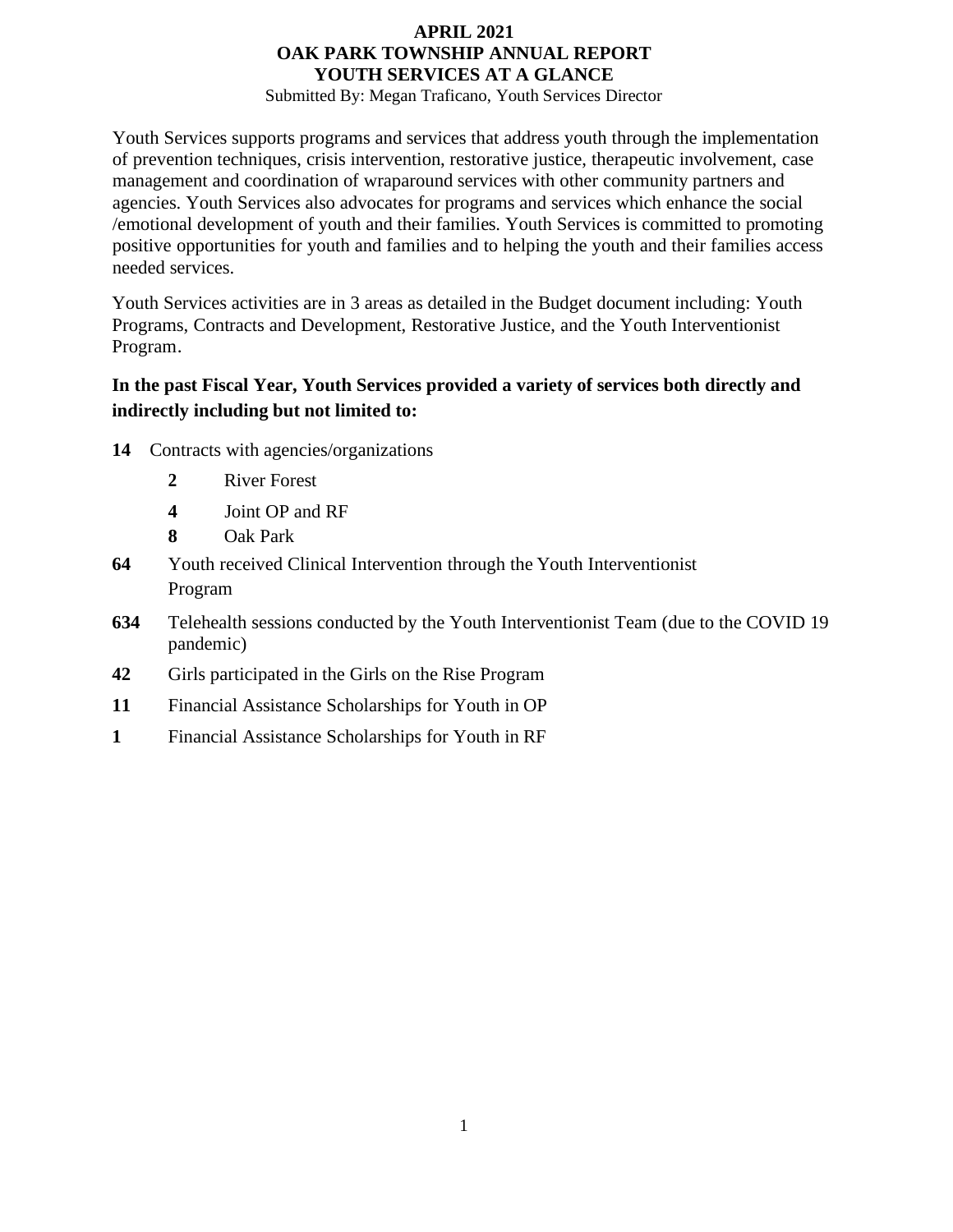Submitted By: Megan Traficano, Youth Services Director

## **HIGHLIGHTS FOR FY 2021**

### **Girls on The Rise**

- **77** Sessions of Girls on the Rise held
- **42** Youth participated in Girls on the Rise

Girls on the Rise offers a custom group curriculum specifically for Black and Brown girls that focuses on helping girls improve self-esteem, self-worth, build leadership skills like self-reflection, critical thinking, sound decision making, goal setting, clear communication, and personal accountability. A typical group serves 10-15 girls in grades  $6<sup>th</sup>$ ,  $7<sup>th</sup>$ , and  $8<sup>th</sup>$  grades. Participants share feelings, struggles, hopes, and similarities and serve as a sounding board and or support system for one another while discussing and participating in a variety of activities geared for young teens. Topics might include communication, advocacy, mental health, decision making, improving relationships with family and friends, body image etc. The program gives adolescent girls an opportunity to feel empowered, improve daily problem-solving skills, gain self-awareness, understand culture bias, improve self- esteem, feel connected with other girls, make healthy decisions, and own their Magic.

This fiscal year due to the COVID-19 pandemic all Girls on the Rise Sessions were conducted virtually. District 97  $6<sup>th</sup>$ , 7<sup>th</sup>, and 8<sup>th</sup> grade girls were offered to participate in Girls on the Rise Sessions as part of their school day, during Advisory Time. This is the first year that Girls on the Rise was embedded as part of the school day for District 97. High School freshmen and sophomore girls were able to attend after school groups twice a month. While Girls on the Rise had its challenges this year due to the pandemic the girls were still able to meet and help support each other, work on hands on activities (staff volunteered their time to drop off supplies to each individual girls' homes) and complete the curriculum.

#### **Contracted Programs**

In fiscal year 2021, Youth Services Contracted for 14 Programs, of these programs: 8 were specific to the OP Community, 2 were specific to the River Forest Community, 4 serve both communities.

| Program                                | <b>Contracte</b><br>d Amount | <b>Billed Amount</b> | <b>Number of Youth Served</b><br>(as of Jan. 2021)                                                                                                                                  |
|----------------------------------------|------------------------------|----------------------|-------------------------------------------------------------------------------------------------------------------------------------------------------------------------------------|
| <b>RIVER FOREST</b>                    |                              |                      |                                                                                                                                                                                     |
| Connections (RF) RF<br>Public Library* | \$8,383.76                   | \$2,980.84           | 61                                                                                                                                                                                  |
| I-Search (RF) RF Police                | \$9,125.00                   | \$9,028.84           | Due to COVID this program<br>was unable to offer in-person<br>presentations. Curriculum<br>content was adapted into a<br>video format and distributed<br>to schools in January 2021 |
| <b>Total RF ONLY</b>                   | \$17,508.76.00               | \$12,009.68          |                                                                                                                                                                                     |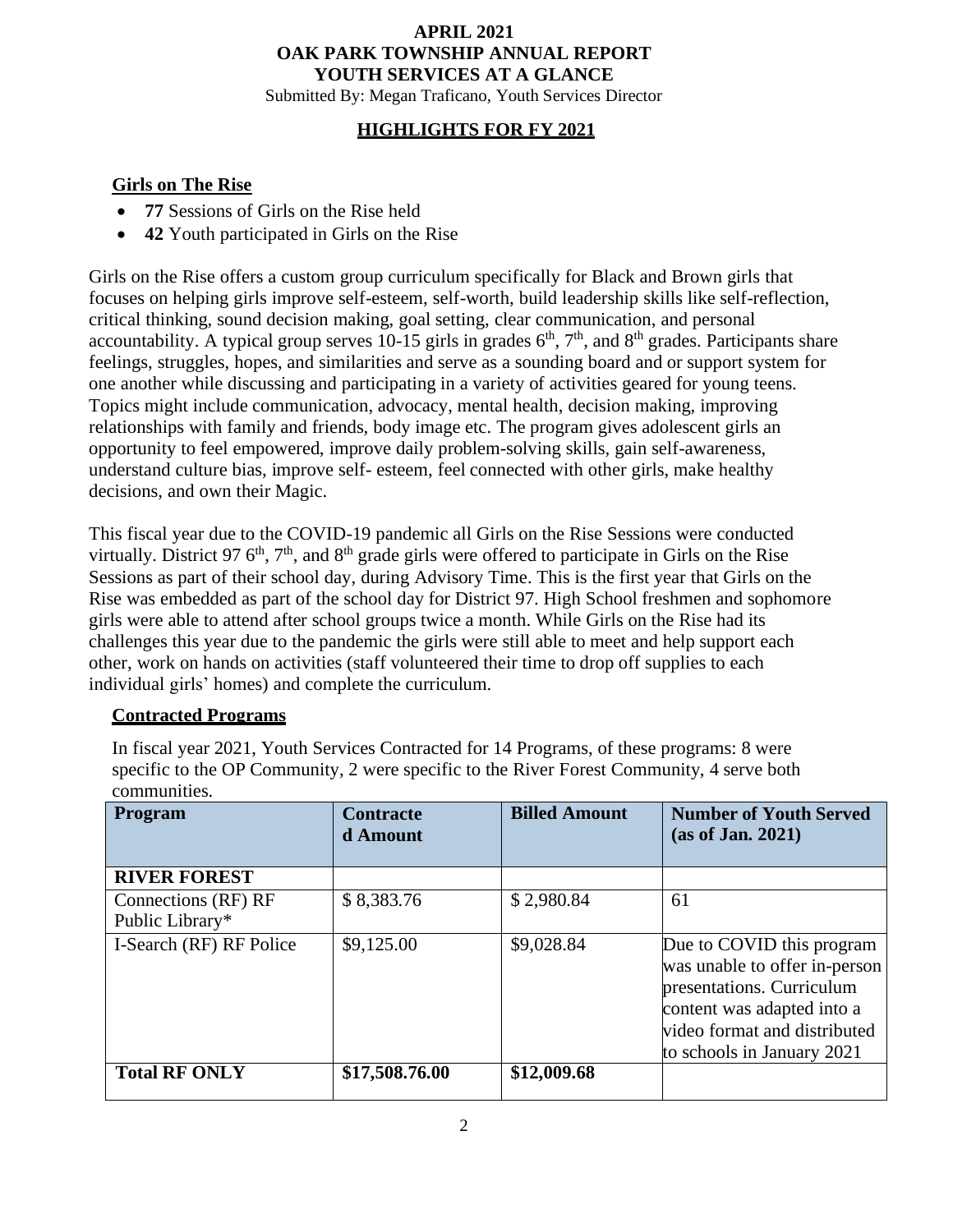Submitted By: Megan Traficano, Youth Services Director

| <b>JOINT</b>                                               | (OP 80%, RF 20%)                 |             |                              |
|------------------------------------------------------------|----------------------------------|-------------|------------------------------|
| Operation<br>Snowball/Snowflake                            | \$5900.00                        | \$0         | 10                           |
| <b>STEM 4NE1- Robotics</b><br>Camp                         | \$17,732.00<br>$OP$ 50%, RF 50%) | \$15,843.00 | 17                           |
| <b>Intramurals</b>                                         | \$7,000.00                       | \$3,960.00  | No reports were<br>submitted |
| OPPL-Try-It Thursdays and<br><b>Living History Project</b> | \$4,800.00                       | \$4,404.54  | 131                          |
| <b>Total JOINT</b><br><b>RF 20%</b>                        | \$35,432.00                      | \$24,207.54 |                              |
|                                                            |                                  |             |                              |

| <b>OAK PARK</b>                                 |                                    |                      |                                                    |
|-------------------------------------------------|------------------------------------|----------------------|----------------------------------------------------|
| <b>Program</b>                                  | <b>Contracted</b><br><b>Amount</b> | <b>Billed Amount</b> | <b>Number of Youth Served</b><br>(As of Jan. 2021) |
| <b>Friday Night Place</b><br>Fellowship CS      | \$50,000                           | \$50,000             | No data of attendance<br>given in monthly report   |
| <b>OP Park District</b><br>Scholarships         | \$8,000                            | \$8,000              | 13                                                 |
| <b>CUC-SMART</b>                                | \$50,000                           | \$49,503             | 11                                                 |
| Oak Park District 97 Julian<br>MS- makers Space | \$5,500                            | \$5,496.14           | No data of attendance given<br>in monthly report   |
| Longfellow Homework<br>Helper                   | \$2,000                            | \$0                  | No reports were submitted                          |
| <b>Longfellow Mentoring</b>                     | \$1,455.00                         | \$0                  | No reports were submitted                          |
| Mann HH Club                                    | \$3,000                            | \$0                  | No reports were submitted                          |
| <b>SLAM</b>                                     | \$6,000                            | \$0                  | Not in session due to<br><b>COVID</b>              |
| <b>Total Oak Park</b>                           | \$120,455.00                       | \$112,999.14         |                                                    |

• \*Final numbers on youth served via contracted programs due May 25, 2021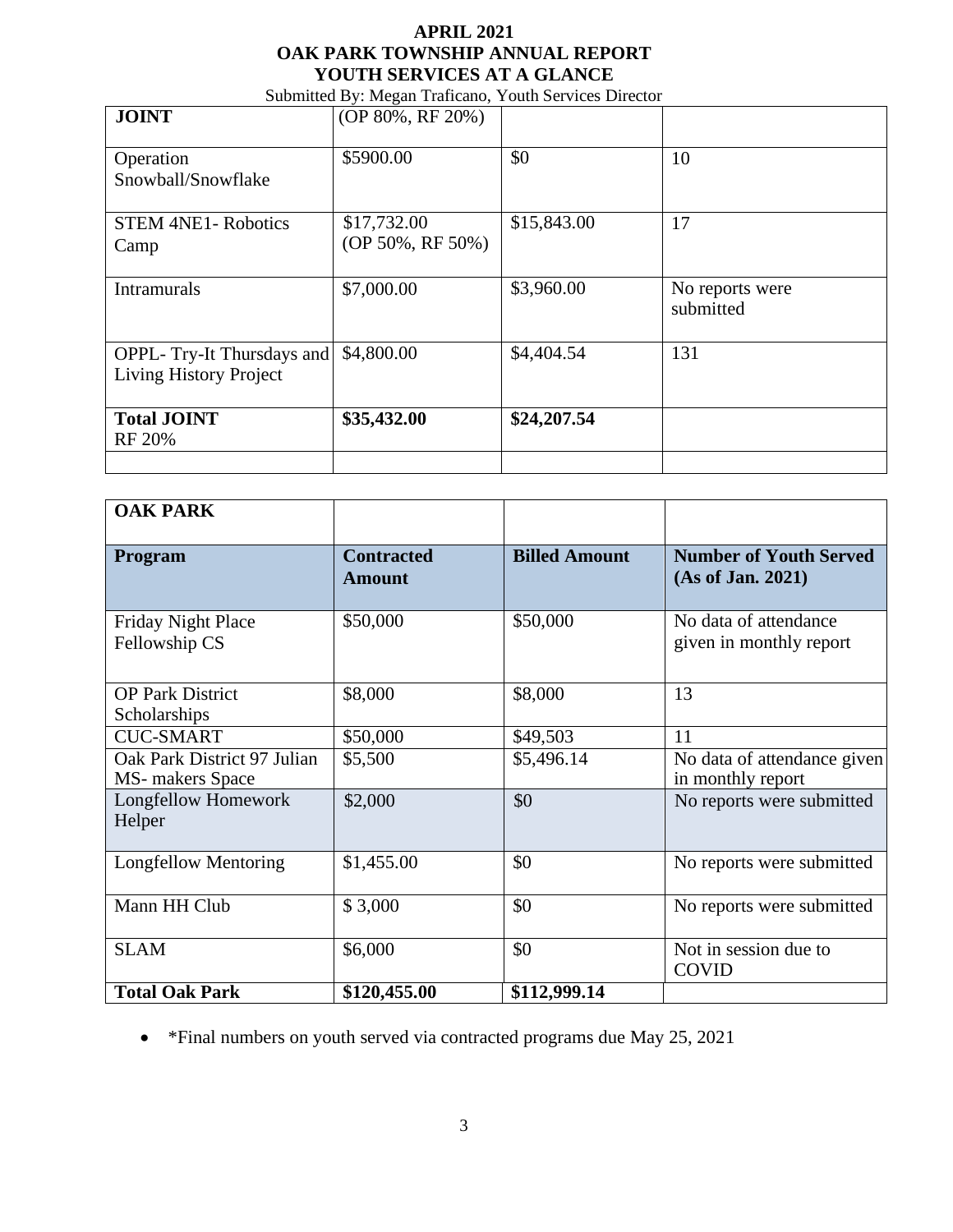Submitted By: Megan Traficano, Youth Services Director

### **Financial Assistance Scholarships (FAS):**

In fiscal year 2021, 10 children received FAS funding in Oak Park. OP children were funded to participate in 8 programs (see below).

#### **Oak Park FAS**

| Organization                            | Program                        | <b>Dollar Amount</b> | Number of Youth |
|-----------------------------------------|--------------------------------|----------------------|-----------------|
| <b>Ovation Academy</b>                  | <b>BRAVO Program</b>           | \$250.00             |                 |
|                                         | <b>Encore Camp</b>             | \$750.00             |                 |
|                                         | <b>Ovation Summer Camp</b>     | \$250.00             |                 |
| Park Distric of Oak Park                | Youth Sports-Tee Ball          | \$83.00              |                 |
|                                         | <b>Gymnastics Team Program</b> | \$134.00             |                 |
| Kindness Creators Preschool             | Pre-School Program             | \$250.00             |                 |
| River Forest Youth Baseball-Softball    | Spring 2021 Teeball            | \$250.00             |                 |
|                                         | Softball Majors                | \$260.00             |                 |
| Oak Park and River Forest Pony Baseball | Leage-2021-OPRF Pony House     | \$275.00             |                 |
| Total                                   |                                | \$2,502.00           |                 |

In fiscal year 2021, 1 child received FAS funding in River Forest and funded to participate in 1 program (see below).

# **River Forest FAS**

| Organization                      | Program           | Dollar Amount | Number of Youth |  |
|-----------------------------------|-------------------|---------------|-----------------|--|
| <b>River Forest Park District</b> | Multi Sports Camp | S52.00        |                 |  |
| <b>Total</b>                      |                   | S52.00        |                 |  |

**\***COVID-19 Crisis Impacted the FAS requests, due to the majority of extracurricular programs either being shut down, only allowing for minimal participants, or youth/families did not feel comfortable and safe enough to participate.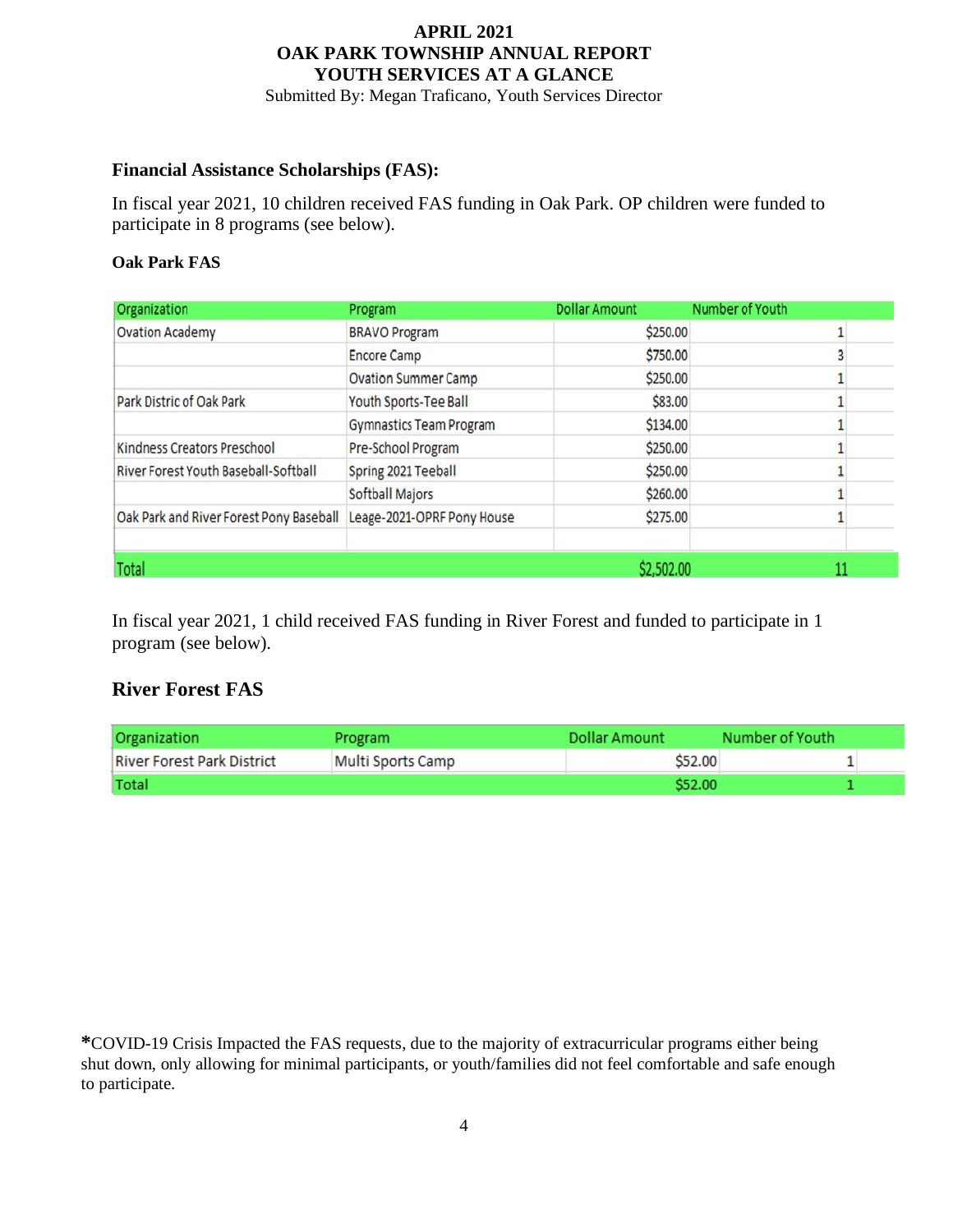Submitted By: Megan Traficano, Youth Services Director

## **Restorative Justice:**

### **TIME Program**

The TIME Program managed by Susan Stearns is a Youth First Offenders Program that gives local adjudication judges the option of allowing local youths to perform community service to work off their infractions.

Due to the COVID-19 pandemic local Adjudication was suspended from April 2021-July 2021 and resumed for remote cases in August 2021.

From August 2021-March 2021

## **7 Youth Were referred to the TIME Program**

# **7 Youth Completed their required Community Service Hours**

Due to the COVID 19 pandemic Adjudication hearings have been virtual and there have been limited options for community service, due to safety of volunteers and organizations. During the fiscal year youth were able to complete community service hours at the Oak Park Farmers Market, Beyond Hunger, Oak Park Township, the Economy Shop, or attendance at the FACE-IT Program. The TIME Program Manager worked closely with local adjudication officials to find more creative ways for youth to complete hours such as youth being able to write an essay on how the pandemic has affected them to count towards hours.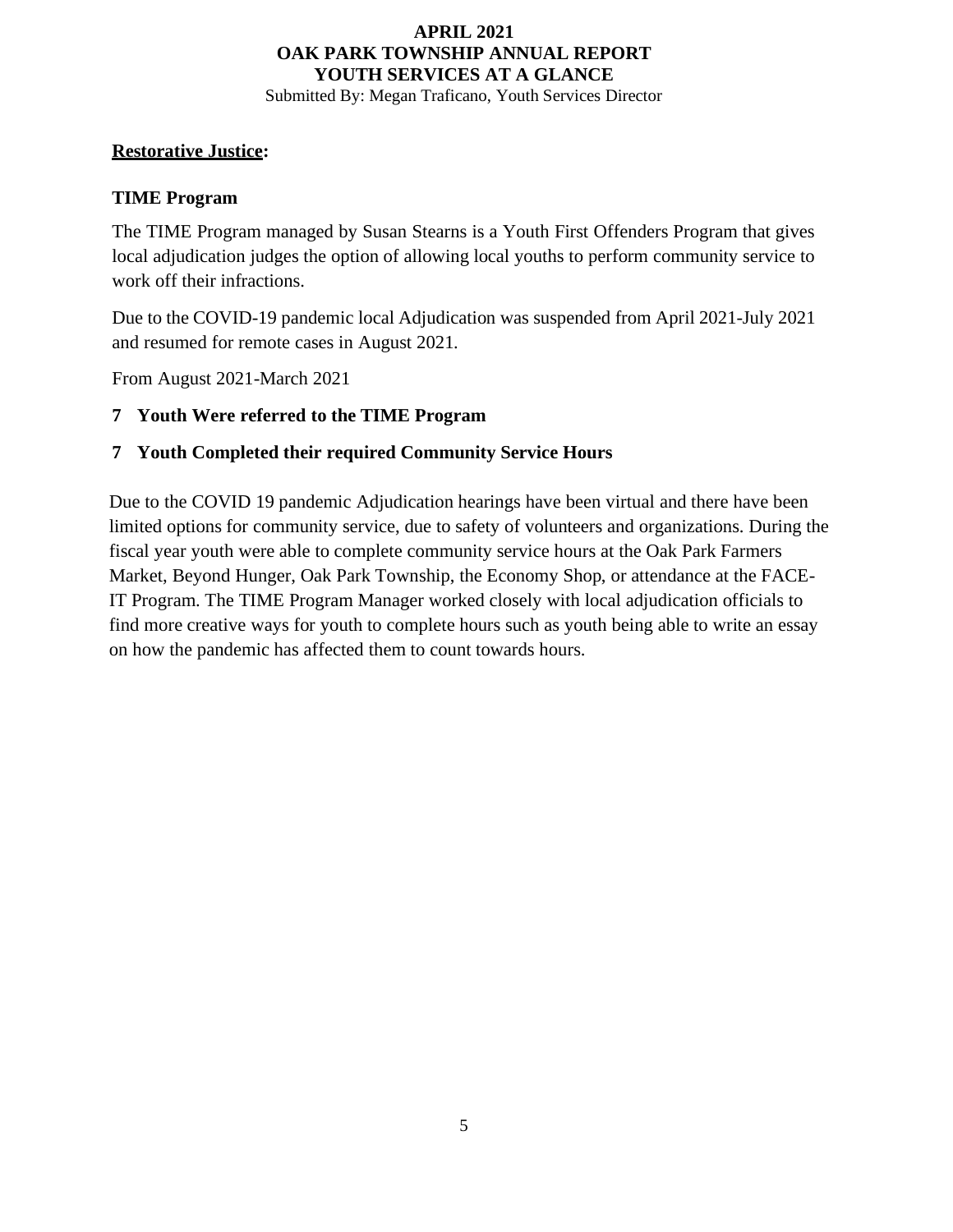Submitted By: Megan Traficano, Youth Services Director

## **The Youth Interventionist Program**

The Youth Interventionists provide clinical intervention and therapeutic support and services to youth who are experiencing anxiety/depression or other metal health issues, trauma, anger and behavioral issues, school refusal or gang involvement.

9 local tax bodies provide funding via an Intergovernmental Agreement. Fiscal Year 2021 also had funding for the Youth Interventionist Program from the Helen Brach Foundation for **\$5,000.** Fiscal Year 2021 served a total of **64** youths (current caseload at April 1, 2021 plus referrals taken throughout the fiscal year) with a total of **42** referrals. Clients were referred for multiple reasons, including **16** youth having secondary referral reasons:

# **42 Primary Referral Reason:**

- Anxiety and Depression: **22**
- Crisis Intervention/Trauma: **4**
- Behavioral Issues/Aggression: **14**
- School Refusal/Attendance Issues: **2**
- Gang Involvement: **0**

# **16 Secondary Referral Reason:**

- Anxiety/Depression: **5**
- Crisis Intervention/Trauma: **1**
- Behavioral Issues/Aggression: **3**
- School Refusal/Attendance Issues: **7**
- Gang Involvement- **0**

*\*Not all referrals are taken due to different reasons, also youth may be rereferred if needed, after exiting the program.*

## Of those clients:

- **59** were Oak Park residents **6** were River Forest residents
- **1** of these youths were classified as Homeless.
- **36** identified as male and **28** identified as female
- Ranging from **6-18** years old; grades: **Kindergarten-12th**
- Youths attended the following schools: Oak Park and River Forest High School, Trinity High School, Fenwick High School, Roosevelt Middle School, Brooks Middle School, Julian Middle School, Irving Elementary School, Whittier Elementary School, Mann Elementary School, Longfellow Elementary School, Holmes Elementary School, Lincoln (OP) Elementary School, Willard (RF) Elementary School, and University Prep Art and Design Middle School.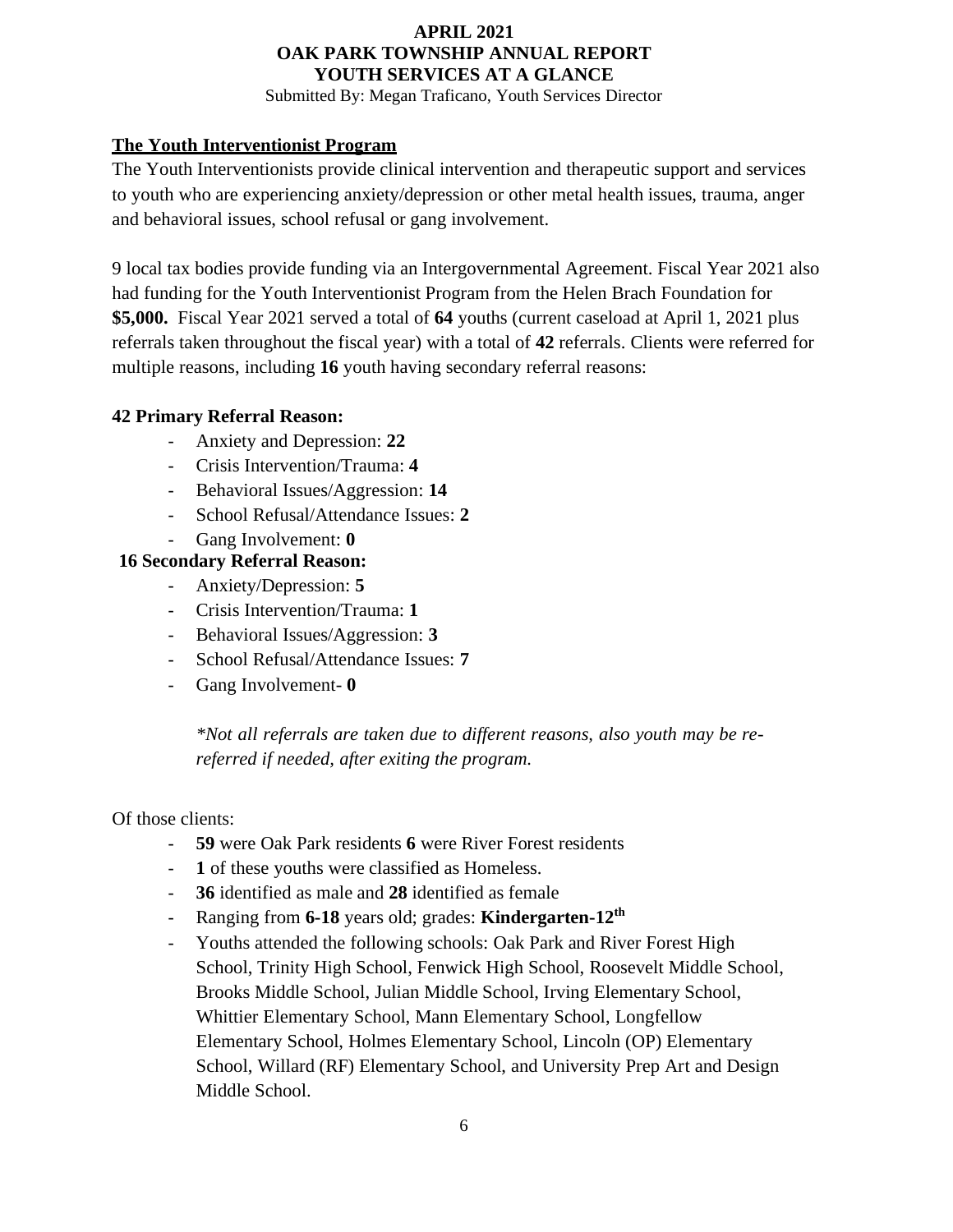Submitted By: Megan Traficano, Youth Services Director

During the COVID-19 pandemic Interventionists moved to a "tele-health" model. Interventionists conducted **634** "tele-health" sessions with youth. All sessions were conducted virtually, either via Zoom or FaceTime, except for **14** sessions being able to be conducted in person, at an outside location. The Interventionists also provide support in Oak Park and River Forest Public Libraries during youth group activities (due to the COVID-19 pandemic all in person Library activities were suspended), in the Oak Park and River Forest parks and public spaces weekly throughout May-September/October. Interventionists also participated in Culture and Climate Meetings at District 97, Parent Tips: Talking to your Children About Uncertainties Presentation, Youth Discussion with OP Park District on the Community Rec Center, AMENS Group, and Welcome to Fatherhood Group. Interventionists also attend many trainings throughout the course of the year, topics included: COVID-19 and Telebehavioral Health Ethical Considerations During a Public Health Emergency, Developing Competence in Working with LGBTQ+ Communities, Child and Adolescent Mental Health in an Uncertain Time: Reintegration Strategies for Classroom and Community, Supporting Grieving Children and Teens During COVID-19 and Beyond, and Working Remotely and HIPAA Course.

## **Partnerships**

The Youth Services Director represented the Township and provided leadership, consultation, and support in several arenas including: Social Services Taskforce (started during the COVID-19 pandemic), Rotary Club of Oak Park and River Forest, the Community Justice Center Steering Committee, the Homevisisting Taskforce, AITCOY (Association of Illinois Townships Committees on Youth), Social/Emotional Transition Planning Meetings with District 97, Youth Services Committee and multiple community workshops, including the Restorative Justice Conference at the Oak Park Public Library, Parent Tips: How to Talk to Your Children During Uncertainties Presentation, Youth Conversation with Oak Park Park District about the Community Rec Center, and Board meetings for some of the Oak Park and River Forest Taxing Bodies to talk about ways Township Youth Services could support youth in the different organizations during the COVID-19 pandemic. The Youth Services Director also participated in Advancing Diversity, Equity, and Inclusion in the Workplace workshops over the course of 5 weeks through Loyola University's Baumhart Center.

Youth Services Director also worked collaborated and worked on youth initiatives with the Social Services Team at the Oak Park Public Library, staff from the River Forest Public Library, staff from the Park District of Oak Park, Senior Director of Equity and Culture and Climate Coaches at District 97, Oak Park Police Department and River Forest Police Department. Youth Services Director also developed the current Youth Interventionist Program Intergovernmental Agreement and presented to multiple Boards in Oak Park and River Forest about the agreement.

All Youth Services staff also participated in the Oak Park Township Culture and Climate work